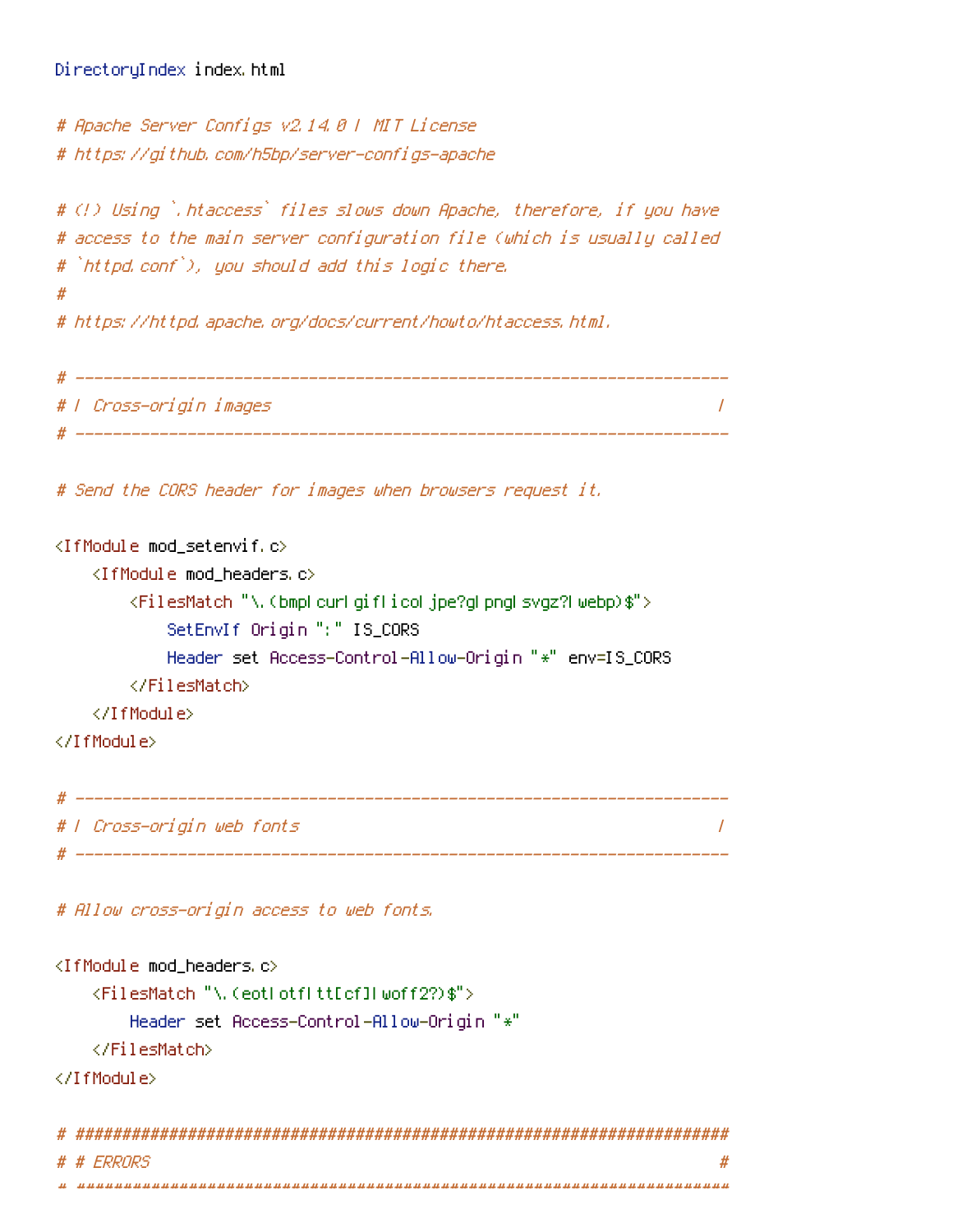# ######################################################################

# Customize what Apache returns to the client in case of an error. ErrorDocument 404 /404/

# Disable the pattern matching based on filenames. Options -MultiViews

```
# ----------------------------------------------------------------------
# | Document modes |
# ----------------------------------------------------------------------
```
# Force Internet Explorer 8/9/10 to render pages in the highest mode # available in the various cases when it may not.

<IfModule mod\_headers.c>

Header set X-UA-Compatible "IE=edge"

# `mod\_headers` cannot match based on the content-type, however, # the `X-UA-Compatible` response header should be send only for # HTML documents and not for the other resources.

<FilesMatch "\.

(appcache|atom|bbaw|bmp|crx|css|cur|eot|f4[abpv]|flv|geojson|gif|htc|ico|jpe? g|js|json(ld)?

|m4[av]|manifest|map|mp4|oex|og[agv]|opus|otf|pdf|png|rdf|rss|safariextz|svgz? |swf|topojson|tt[cf]|txt|vcard|vcf|vtt|webapp|web[mp]|webmanifest|woff2?|xloc|xml|xpi)\$">

Header unset X-UA-Compatible

</FilesMatch>

#### </IfModule>

| н |                 |  |
|---|-----------------|--|
|   | # / Media types |  |
|   |                 |  |

# Serve resources with the proper media types (f.k.a. MIME types).

#

# https://www.iana.org/assignments/media-types/media-types.xhtml

# https://httpd.apache.org/docs/current/mod/mod\_mime.html#addtype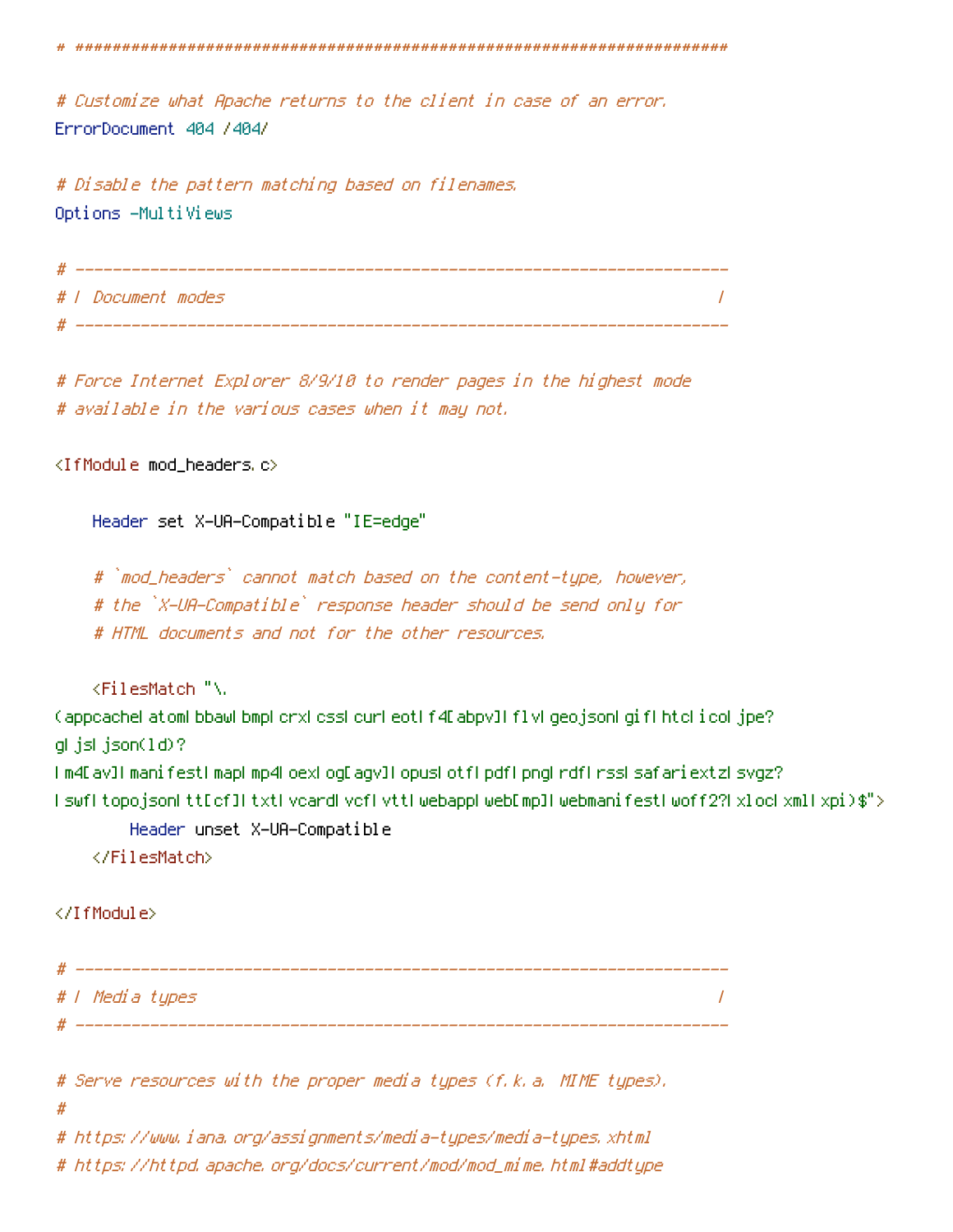#### <IfModule mod\_mime.c>

#### # Data interchange

| AddType application/atom+xml     | atom              |
|----------------------------------|-------------------|
| AddType application/json         | json map topojson |
| AddType application/ld+json      | jsonld            |
| AddType application/rss+xml      | rss               |
| AddType application/vnd.geo+json | geojson           |
| AddType application/xml          | rdf xml           |

#### # JavaScript

# Normalize to standard type. # https://tools.ietf.org/html/rfc4329#section-7.2

| AddType application/javascript |  |
|--------------------------------|--|
|                                |  |

## # Manifest files

| AddTupe application/manifest+json           | webmanifest |
|---------------------------------------------|-------------|
| AddTupe application/x-web-app-manifest+json | webapp.     |
| AddType text/cache-manifest                 | appcache    |

## # Media files

| AddType audio/mp4     | f4a f4b m4a     |
|-----------------------|-----------------|
| AddType audio/ogg     | oga ogg opus    |
| AddType image/bmp     | bmp             |
| AddType image/svg+xml | SVQ SVQZ        |
| AddTupe image/webp    | webp            |
| AddTupe video/mp4     | f4v f4p m4v mp4 |
| AddType video/ogg     | ogv             |
| AddTupe video/webm    | webm            |
| AddTupe video/x-flv   | f1v             |

# Serving `.ico` image files with <sup>a</sup> different media type # prevents Internet Explorer from displaying then as images: # https://github.com/h5bp/html5 boilerplate/commit/37b5fec090d00f38de64b591bcddcb205aadf8ee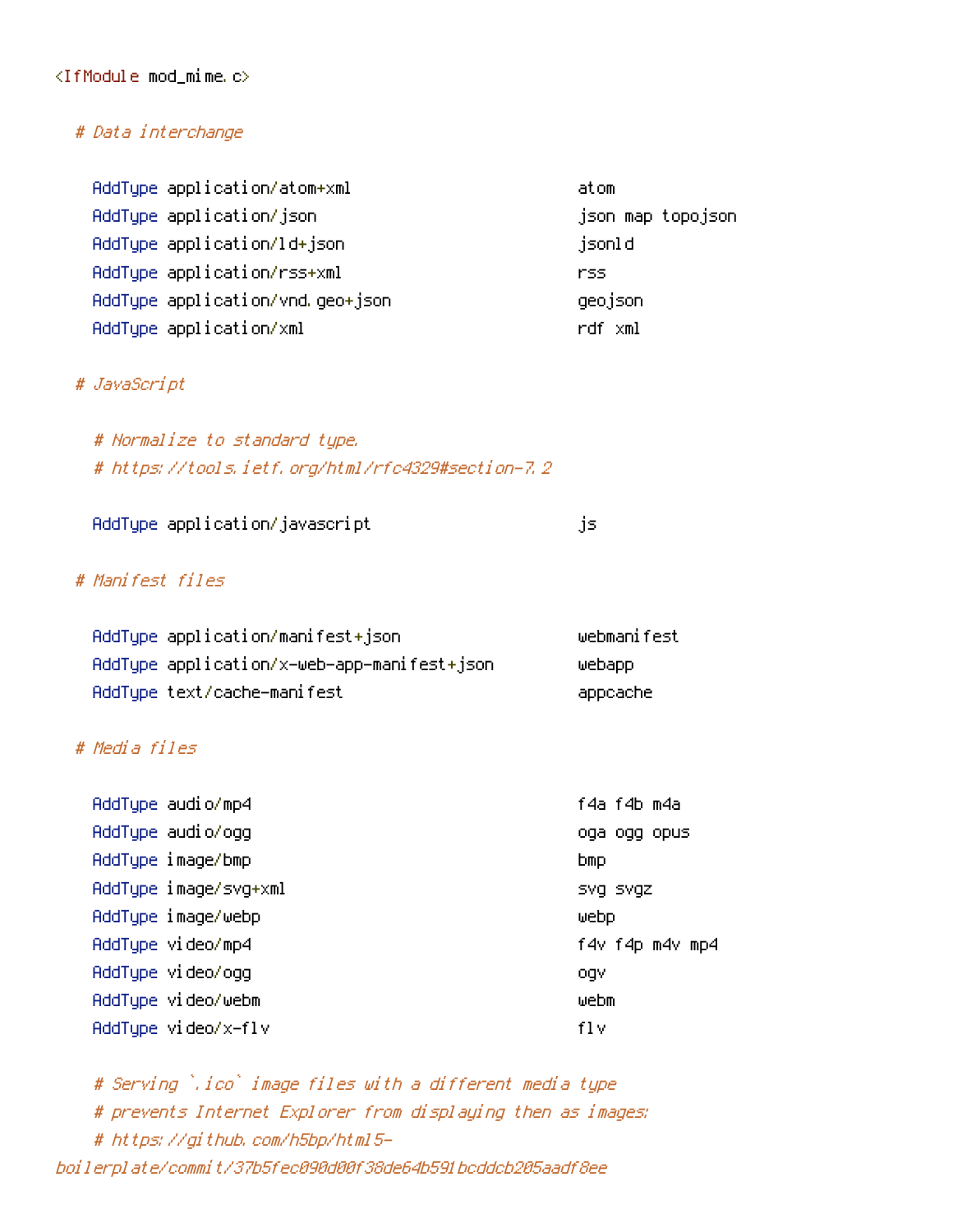AddType image/x-icon cur icon cur icon cur ico

## # Web fonts

| AddType application/font-woff         | liinf f |
|---------------------------------------|---------|
| AddTupe application/font-woff2        | unff2   |
| AddType application/vnd.ms-fontobject | eot.    |

# Browsers usually ignore the font media types and simply sniff # the bytes to figure out the font type. # https://mimesniff.spec.whatwg.org/#matching-a-font-type-pattern # # However, Blink and WebKit based browsers will show <sup>a</sup> warning # in the console if the following font types are served with any # other media types.

| AddTupe application/x-font-ttf | tto ttf. |
|--------------------------------|----------|
| AddType font/opentype          | nt fi    |

## # Other

| AddType application/octet-stream       | safariextz |
|----------------------------------------|------------|
| AddTupe application/x-bb-appworld      | hhau       |
| AddType application/x-chrome-extension | crx        |
| AddType application/x-opera-extension  | oex        |
| AddType application/x-xpinstall        | xpi        |
| AddType text/vcard                     | veard vef  |
| AddType text/vnd.rim.location.xloc     | xl oc      |
| AddTupe text/vtt                       | vtt        |
| AddTupe text/x-component               | ht e       |

#### </IfModule>

| # / Character encodings |  |
|-------------------------|--|
|                         |  |

#### AddDefaultCharset utf-8

# - - - - - - - - - - - - - - - - - - - - - - - - - - - - - - - - - - -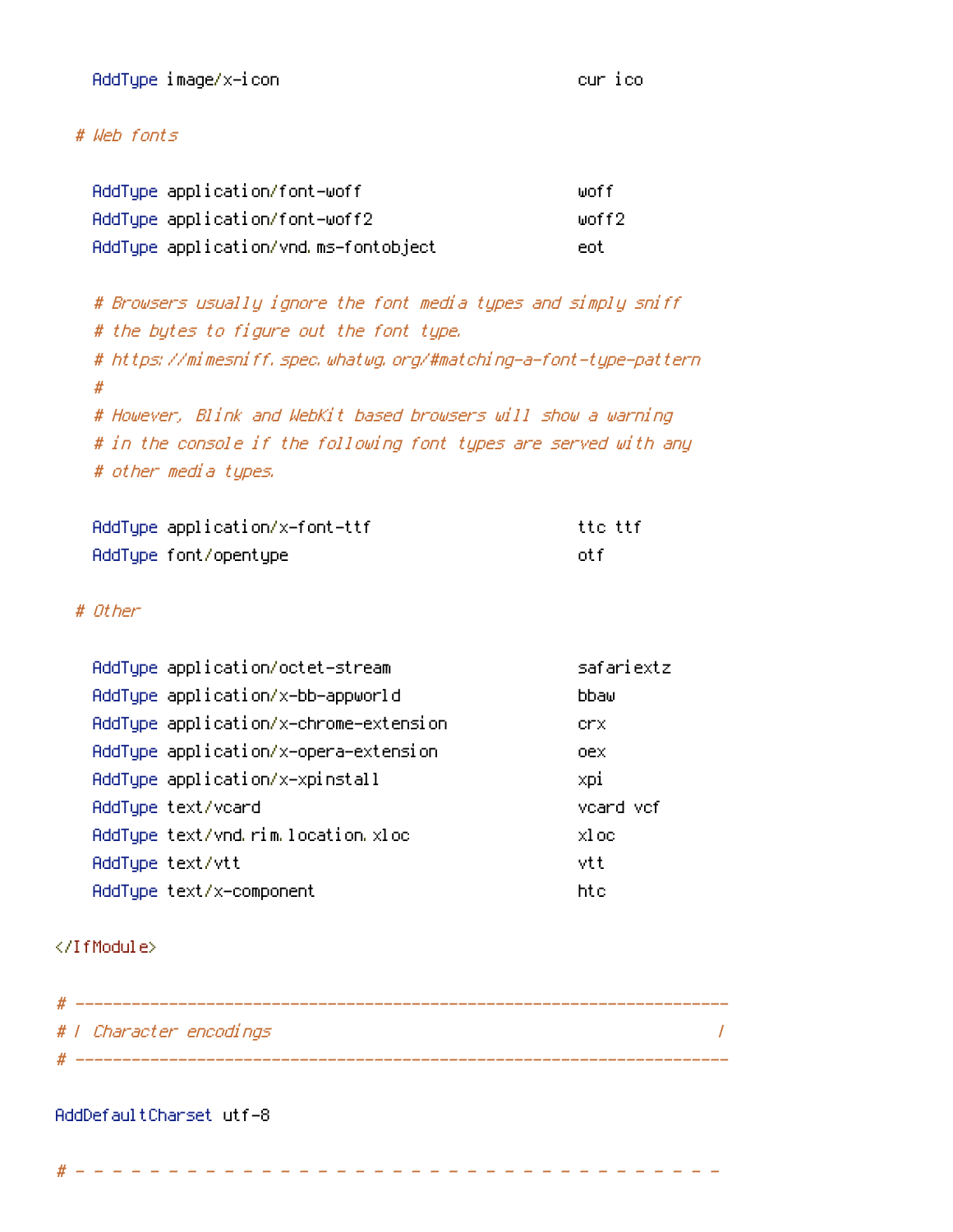```
# Serve the following file types with the media type `charset`
# parameter set to `UTF-8`.
#
```
# https://httpd.apache.org/docs/current/mod/mod\_mime.html#addcharset

```
<IfModule mod_mime.c>
   AddCharset utf-8 .atom \
                   .bbaw \
                   .css \
                   .geojson \
                   .js \
                   .json \
                   .jsonld \
                   .manifest \
                   . \mathsf{rdf} \setminus.rss \
                   .topojson \
                   .vtt \
                   .webapp \
                   .webmanifest \
                   .xloc \
                   .xml
</IfModule>
# ######################################################################
# # REWRITES #
# ######################################################################
 # ----------------------------------------------------------------------
# | Rewrite engine |
 # ----------------------------------------------------------------------
# (1) Turn on the rewrite engine (this is necessary in order for
# the `RewriteRule` directives to work).
#
# https://httpd.apache.org/docs/current/mod/mod_rewrite.html#RewriteEngine
#
# (2) Enable the `FollowSymLinks` option if it isn't already.
#
# https://httpd.apache.org/docs/current/mod/core.html#options
```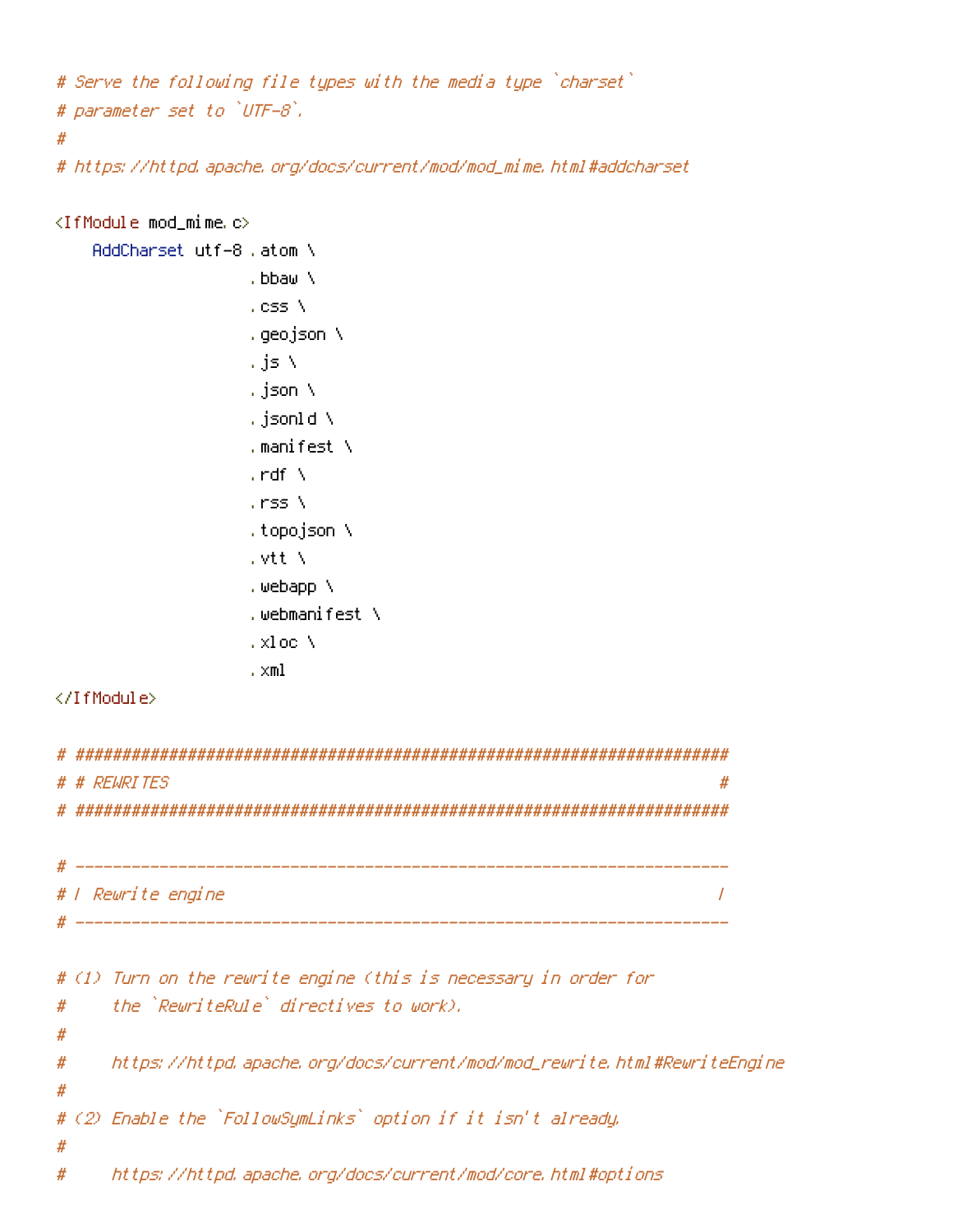```
#
# (3) If your web host doesn't allow the `FollowSymlinks` option,
# you need to comment it out or remove it, and then uncomment
# the `Options +SymLinksIfOwnerMatch` line (4), but be aware
# of the performance impact.
#
# https://httpd.apache.org/docs/current/misc/perf-tuning.html#symlinks
#
# (4) Some cloud hosting services will require you set `RewriteBase`.
#
# https://www.rackspace.com/knowledge_center/frequently-asked-question/why-is-
modrewrite-not-working-on-my-site
# https://httpd.apache.org/docs/current/mod/mod_rewrite.html#rewritebase
#
# (5) Depending on how your server is set up, you may also need to
# use the `RewriteOptions` directive to enable some options for
# the rewrite engine.
#
# https://httpd.apache.org/docs/current/mod/mod_rewrite.html#rewriteoptions
#
# (6) Set %{ENV:PROTO} variable, to allow rewrites to redirect with the
# appropriate schema automatically (http or https).
```

```
<IfModule mod_rewrite.c>
```
# (1) RewriteEngine On

# (2) # Options +FollowSymlinks

# (3) # Options +SymLinksIfOwnerMatch

# (4)

# RewriteBase /

# (5) # RewriteOptions <options>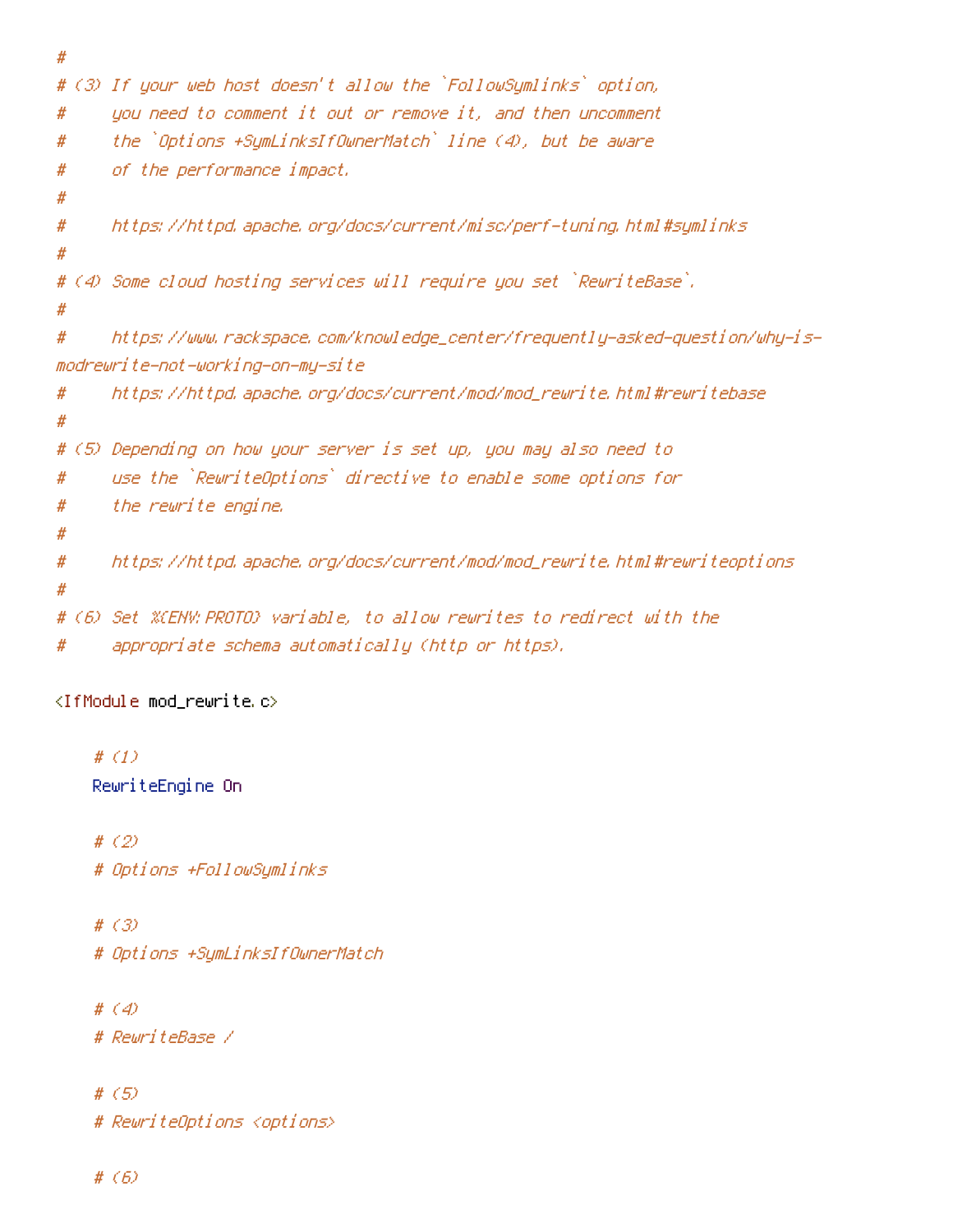```
RewriteCond %{HTTPS} =on
RewriteRule ^{\wedge} - [env=proto:https]
RewriteCond %{HTTPS} !=on
RewriteRule ^{\sim} – [env=proto:http]
```
</IfModule>

# Rewrite www.example.com <sup>→</sup> example.com

<IfModule mod\_rewrite.c> RewriteEngine On RewriteCond %{HTTPS} !=on RewriteCond %{HTTP\_HOST} ^www\.(.+)\$ [NC] RewriteRule ^ %{ENV: PROTO}: //%1%{REQUEST\_URI} [R=301,L]

```
</IfModule>
```

```
# ######################################################################
# # SECURITY #
# ######################################################################
```
# Block access to directories without <sup>a</sup> default document.

```
<IfModule mod_autoindex.c>
    Options -Indexes
</IfModule>
```
# Block access to files that can expose sensitive information.

<FilesMatch "(^#.\*#|\.(bak|conf|dist|fla|in[ci]|log|psd|sh|sql|sw[op])|~)\$">

```
# Apache < 2.3
<IfModule !mod_authz_core.c>
    Order allow,deny
    Deny from all
   Satisfy All
</IfModule>
```

```
# Apache ≥ 2.3
<IfModule mod_authz_core.c>
   Require all denied
</IfModule>
```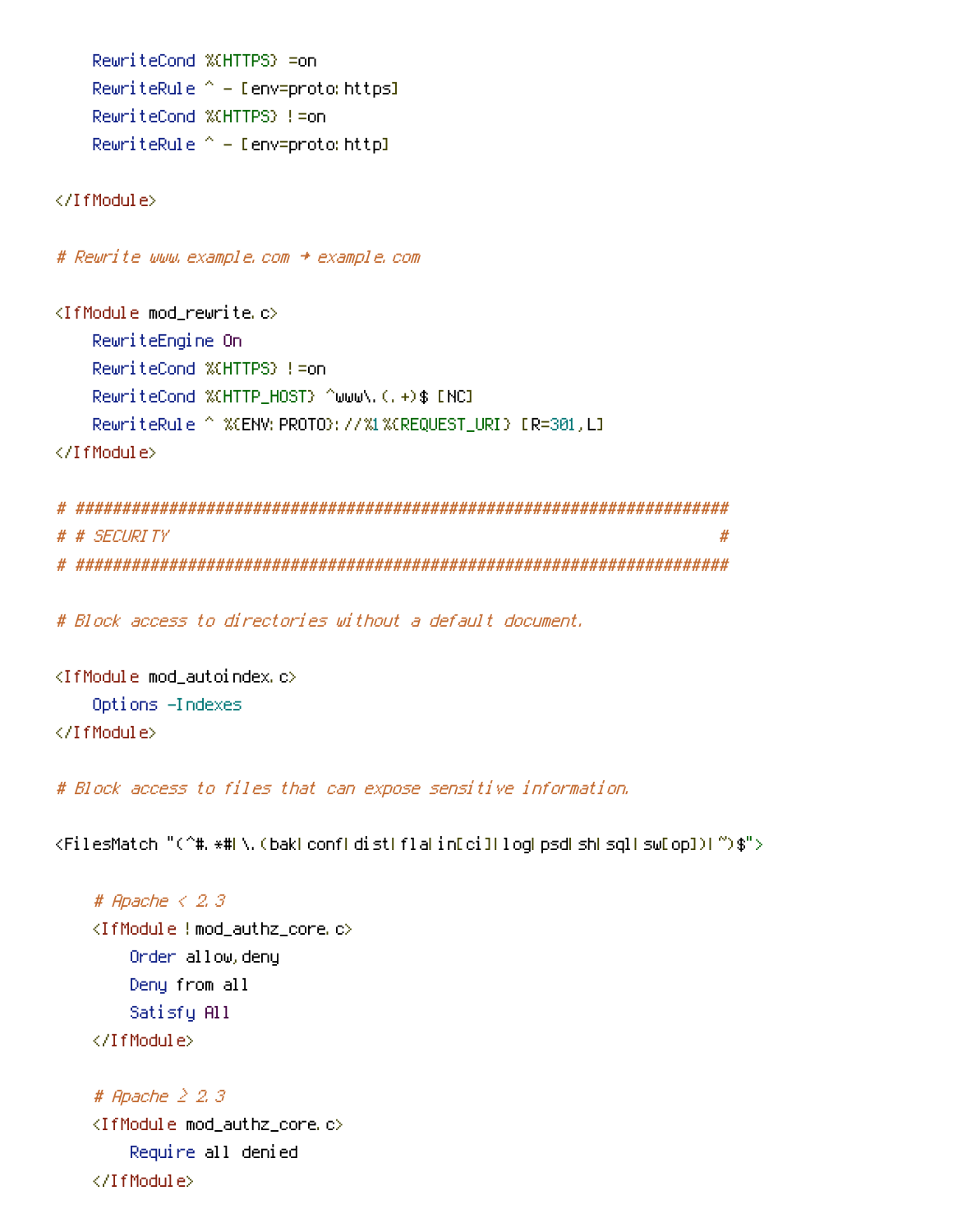# </FilesMatch>

| #   Reducing MIME type security risks                                                   |  |
|-----------------------------------------------------------------------------------------|--|
|                                                                                         |  |
| <ifmodule mod_headers.c=""></ifmodule>                                                  |  |
| Header set X-Content-Type-Options "nosniff"<br>                                         |  |
|                                                                                         |  |
| #   Server-side technology information                                                  |  |
| <ifmodule mod_headers.c=""></ifmodule>                                                  |  |
| Header unset X-Powered-By                                                               |  |
|                                                                                         |  |
| ServerSignature Off                                                                     |  |
|                                                                                         |  |
| # / Compression                                                                         |  |
|                                                                                         |  |
| <ifmodule mod_deflate.c=""></ifmodule>                                                  |  |
| # Force compression for mangled `Accept-Encoding` request headers                       |  |
| # https://developer.yahoo.com/blogs/ydn/pushing-beyond-gzipping-25601.html              |  |
| <ifmodule mod_setenvif.c=""></ifmodule>                                                 |  |
| <ifmodule mod_headers.c=""></ifmodule>                                                  |  |
| SetEnvIfNoCase ^(Accept-EncodXngl X-cept-Encodingl X(15)1 ^(15)1-(15)) \$               |  |
| ^((gzipLdeflate)\s*,?\s*)+LEX~-I{4,13}\$                           HAVE_Accept-Encoding |  |
| RequestHeader append Accept-Encoding "gzip, deflate" env=HAVE_Accept-Encoding           |  |
|                                                                                         |  |
|                                                                                         |  |
| <u> 222222222222</u>                                                                    |  |
|                                                                                         |  |

# Compress all output labeled with one of the following media tupes.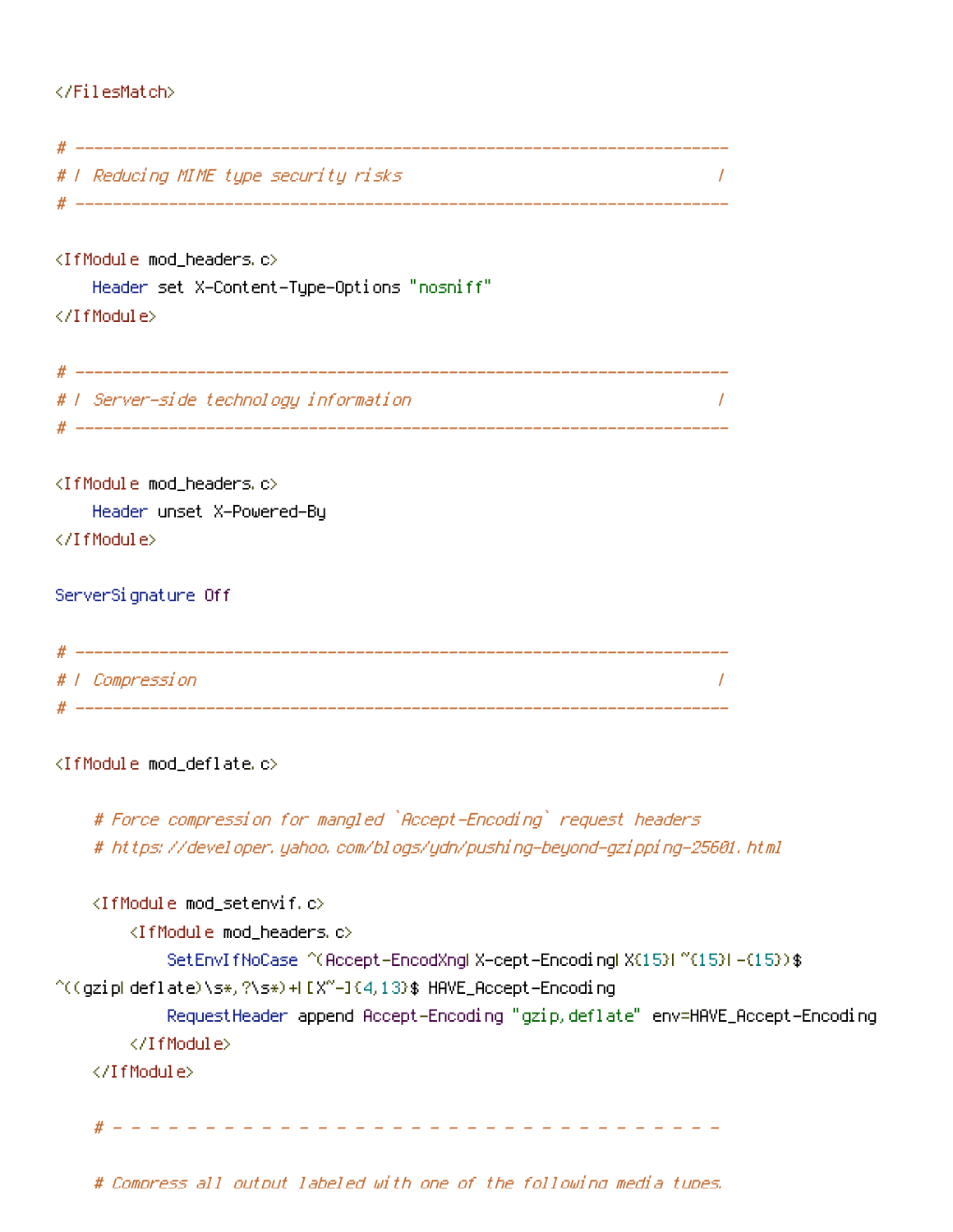```
#
# (!) For Apache versions below version 2.3.7 you don't need to
# enable `mod_filter` and can remove the `<IfModule mod_filter.c>`
# and `</IfModule>` lines as `AddOutputFilterByType` is still in
# the core directives.
#
# https://httpd.apache.org/docs/current/mod/mod_filter.html#addoutputfilterbytype
```
# Compress all output labeled with one of the following media types.

#### <IfModule mod\_filter.c>

```
AddOutputFilterByType DEFLATE "application/atom+xml" \
                              "application/javascript" \
                              "application/json" \
                              "application/ld+json" \
                              "application/manifest+json" \
                              "application/rdf+xml" \
                              "application/rss+xml" \
                              "application/schema+json" \
                              "application/vnd.geo+json" \
                              "application/vnd.ms-fontobject" \
                              "application/x-font-ttf" \
                              "application/x-javascript" \
                              "application/x-web-app-manifest+json" \
                              "application/xhtml+xml" \
                              "application/xml" \
                              "font/eot" \
                              "font/opentype" \
                              "image/bmp" \
                              "image/svg+xml" \
                              "image/vnd.microsoft.icon" \
                              "image/x-icon" \
                              "text/cache-manifest" \
                              "text/css" \
                              "text/html" \
                              "text/javascript" \
                              "text/plain" \
                              "text/vcard" \
                              "text/vnd.rim.location.xloc" \
                              "text/vtt" \
                              "text/x-component" \
                              "text/x-cross-domain-policy" \
                              "text/xml"
```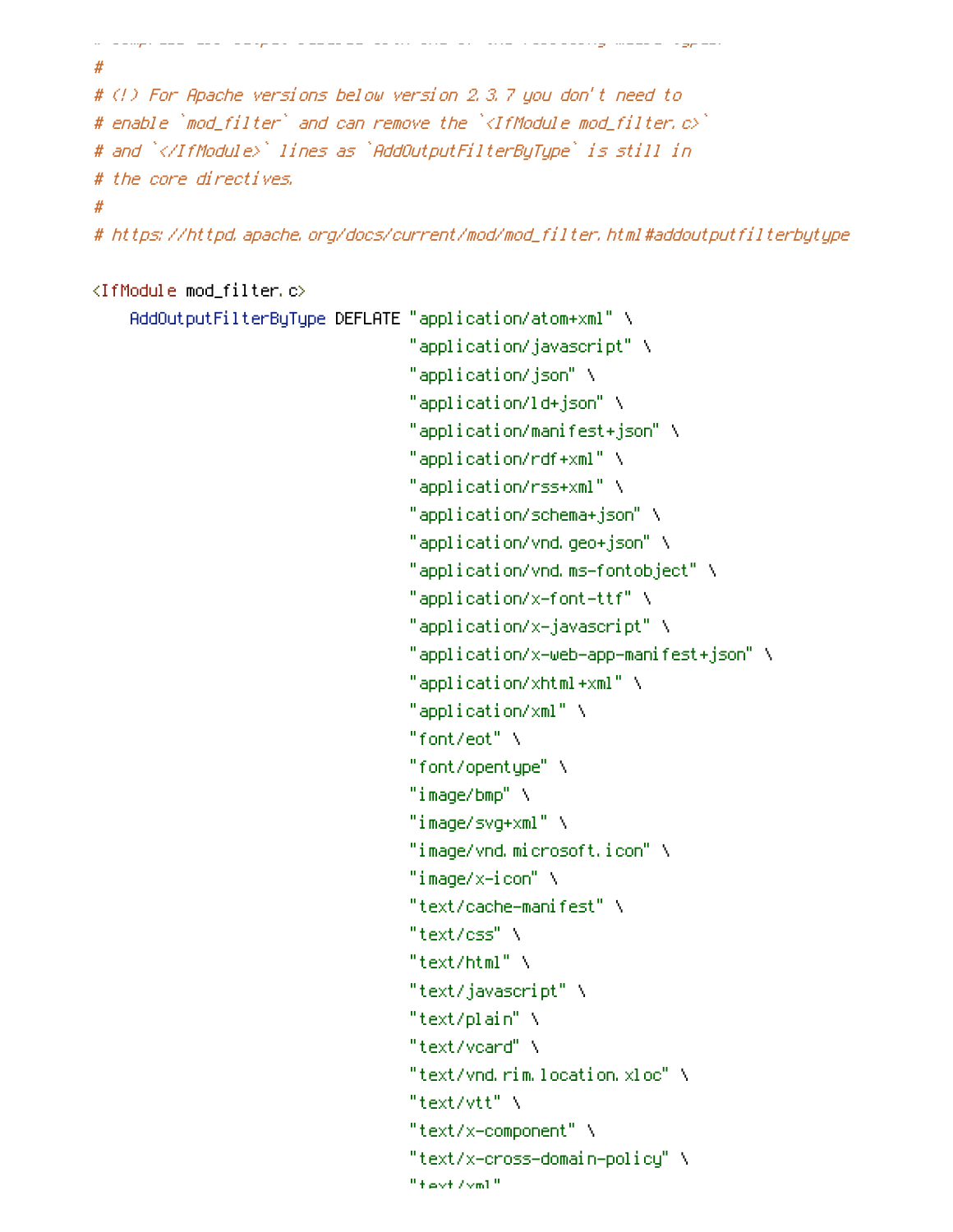## </IfModule>

| # Map the following filename extensions to the specified                |
|-------------------------------------------------------------------------|
| # encoding type in order to make Apache serve the file types            |
| # with the appropriate `Content-Encoding` response header               |
| # (do note that this will NOT make Apache compress them!).              |
| #                                                                       |
| # If these files types would be served without an appropriate           |
| # `Content-Enable` response header, client applications (e.g.:          |
| # browsers) wouldn't know that they first need to uncompress            |
| # the response, and thus, wouldn't be able to understand the            |
| # content.                                                              |
| #                                                                       |
| # https://httpd.apache.org/docs/current/mod/mod_mime.html#addencoding   |
|                                                                         |
| $\langle$ IfModule mod mime.c $\rangle$                                 |
| AddEncoding gzip<br><b>SVQZ</b>                                         |
|                                                                         |
|                                                                         |
|                                                                         |
|                                                                         |
|                                                                         |
| #   ETags                                                               |
|                                                                         |
|                                                                         |
| # Remove `ETags` as resources are sent with far-future expires headers. |
| <ifmodule mod_headers.c=""></ifmodule>                                  |
| Header unset ETag                                                       |
|                                                                         |
|                                                                         |
| FileETag None                                                           |
|                                                                         |
|                                                                         |
| #   Expires headers                                                     |
|                                                                         |
| <ifmodule mod_expires.c=""></ifmodule>                                  |
|                                                                         |
| ExpiresActive on                                                        |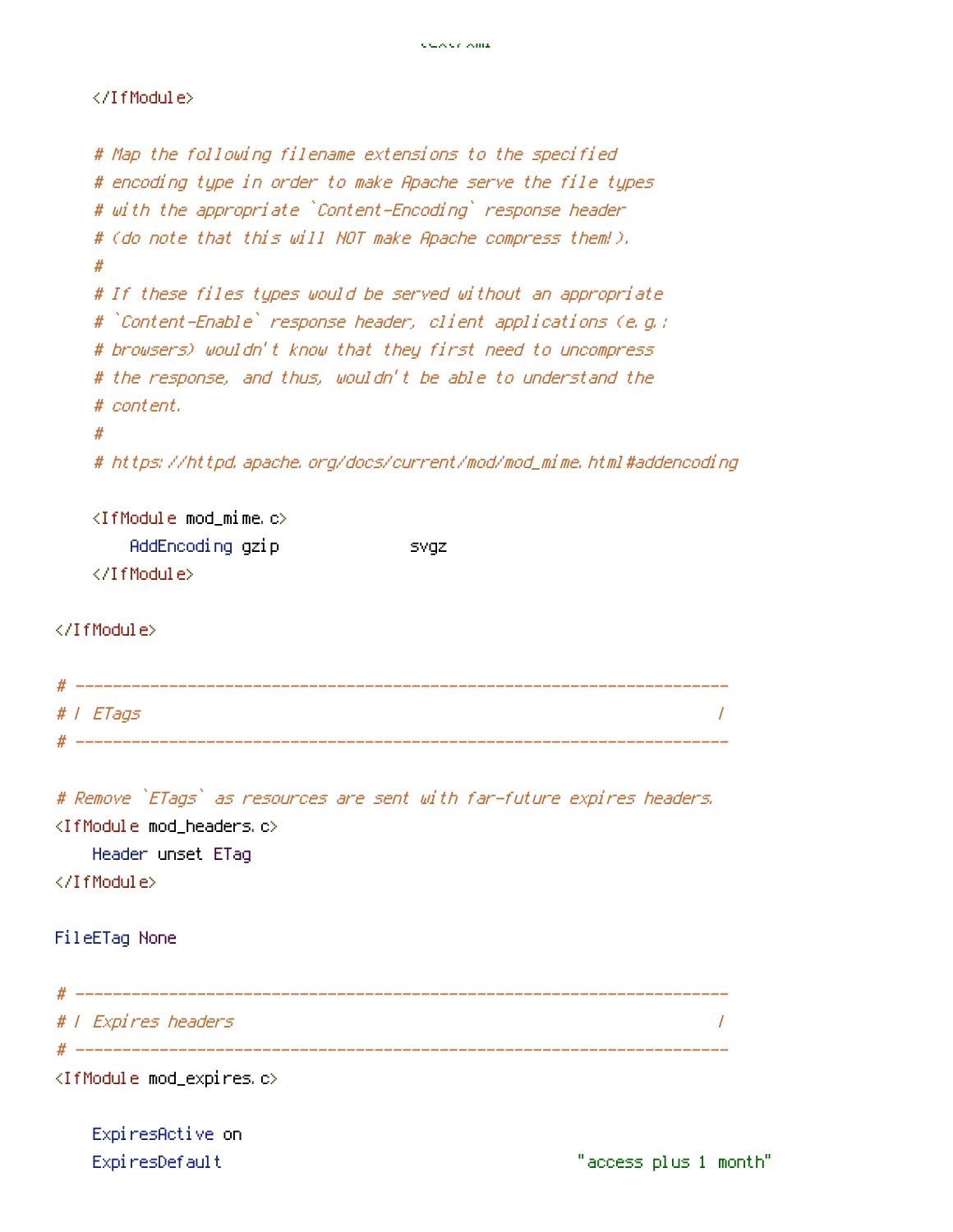| # Data interchange         |                                                   |                      |  |                         |
|----------------------------|---------------------------------------------------|----------------------|--|-------------------------|
|                            | ExpiresByType application/atom+xml                | "access plus 1 hour" |  |                         |
|                            | ExpiresByType application/rdf+xml                 | "access plus 1 hour" |  |                         |
|                            | ExpiresByType application/rss+xml                 | "access plus 1 hour" |  |                         |
|                            | ExpiresByType application/json                    |                      |  | "access plus 0 seconds" |
|                            | ExpiresByType application/ld+json                 |                      |  | "access plus 0 seconds" |
|                            | ExpiresByType application/schema+json             |                      |  | "access plus 0 seconds" |
|                            | ExpiresByType application/vnd.geo+json            |                      |  | "access plus 0 seconds" |
|                            | ExpiresByType application/xml                     |                      |  | "access plus 0 seconds" |
| ExpiresByType text/xml     |                                                   |                      |  | "access plus 0 seconds" |
|                            | # Favicon (cannot be renamed!) and cursor images  |                      |  |                         |
|                            | ExpiresByType image/vnd.microsoft.icon            | "access plus 1 week" |  |                         |
| ExpiresByType image/x-icon |                                                   | "access plus 1 week" |  |                         |
| # HTML                     |                                                   |                      |  |                         |
| ExpiresByType text/html    |                                                   |                      |  | "access plus 0 seconds" |
| # JavaScript               |                                                   |                      |  |                         |
|                            | ExpiresByType application/javascript              | "access plus 1 year" |  |                         |
|                            | ExpiresByType application/x-javascript            | "access plus 1 year" |  |                         |
|                            | ExpiresByType text/javascript                     | "access plus 1 year" |  |                         |
| # Manifest files           |                                                   |                      |  |                         |
|                            | ExpiresByType application/manifest+json           | "access plus 1 week" |  |                         |
|                            | ExpiresByType application/x-web-app-manifest+json |                      |  | "access plus 0 seconds" |
|                            | ExpiresByType text/cache-manifest                 |                      |  | "access plus 0 seconds" |

ExpiresByType text/css "access plus 1 year"

# # Media files